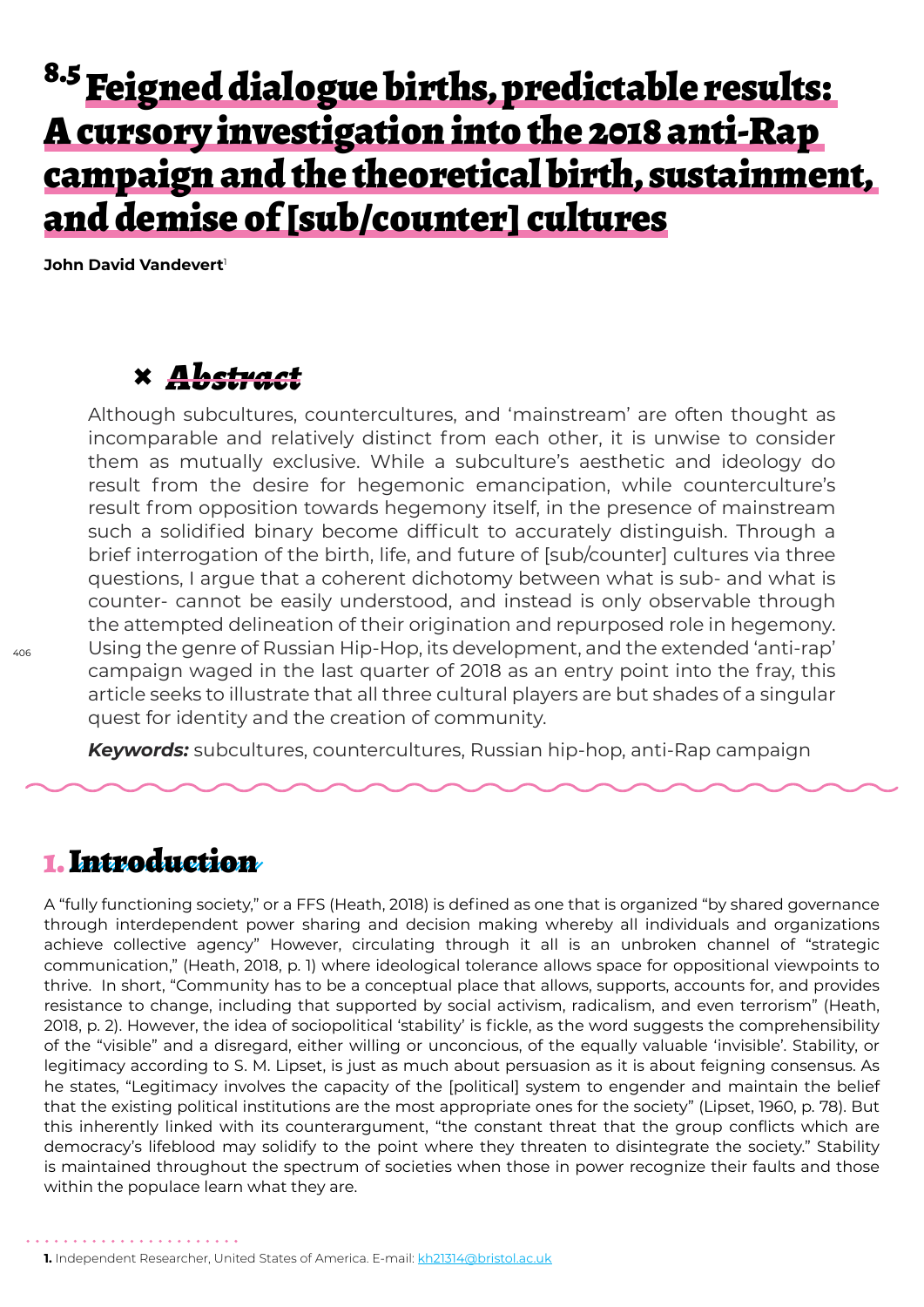So, a "moderate state of conflict" (Lipset, 1959, p. 92) seems to be a requirement in enacting change and keeping the public's trust with the idea of the possibility, but not the promise, of progress. In this way, while hegemony is about converting the non-believer to believe the predominate belief system, counterhegemony could be said to be about deconverting the believer. in the words of Chantal Mouffe, "To come to accept the position of the adversary is to undergo a radical change in political identity, it has more of a quality of a conversion than of rational persuasion" [\(Mouffe, 1999, p. 755\).](https://www.jstor.org/stable/40971349) That's where genres like punk, rock, metal, and certainly hip-hop come into view, as conversion find its outlet through mediating between destabilization and unification, bringing people together under a many-but-one ethos yet still disobeying social norms just enough as to avoid ubiquitous public endorsement. But these positions are not opposed to each other. Instead, their differentiation here is my attempt to highlight the dialogic nature of equilibrium itself, and the perceived *non grata* but yet unignorably appreciable public status of Hip-Hop in Russia my alibi. In this way, Mouffe and Lipset both support my argument that subcultures, countercultures, and mainstream are all incarnations of the same sociocultural goal. That being to swoon, convince, and ultimately convert the populace to their side. However, what renders each stage distinct from the other is tactics used, their proximity to and usage of political discourses, the exploitation of semiotics (i.e., culture, art, music), and their dedication to the cause of choice.

status in Russia, appearing to simultaneously be a flippantly benign, politically advantageous, seditious, and  $\,$   $_{407}$ To help justify my position's validity, I have chosen to investigate three overarching questions regarding the relationship between subcultures, countercultures, and hegemony. Firstly, "How are Sub- and Countercultures born and how do they fit into pre-existent hegemony?", arguing that the force behind their development and the migration from subculture to counterculture stems ultimately from the drive for unmediated selfexpression. Secondly, "How are Sub- and Countercultures maintained and/or politicized?", referring to the moment when oppositional self-expression becomes externally political, i.e., seen as a threat or significant nuisance by those in power, after having operated with little to no explicit censure. Finally, "How are Suband Countercultures maintained or dissolved?", as both apoliticality and oppositionalism alike are ideologies hard to trigger and even harder to keep alive once external pressure is applied and tolerance begins to diminish. Additionally, I have selected the genre of Russian Hip-Hop, its development, and the 2018 "antirap" campaign, $^2$  as the subject of this article and the catalyst for my discussion due to the genre's nebulous dangerous, an even outright malignant cultural force depending on the vantage point applied. In this way, Hip-Hop in Russia straddles the borders of subculturality, counterculturality, and hegemony without indicating alliances anywhere. Thus, my goal is to show that despite commericalist pressures and the pervasiveness of the capital mindset, Russian Hip-Hop's ambiguous cultural orientation becomes easier to perceive when each of the three most prominent permutations of cultural identity are interrogated and investigated as inherently linked stages.

## 2. Russian Hip-Hop's development

Where and how rap made it cultural debut in Russia is ambiguous, but once American cassettes started flowing into the country in the late 80s and early 90s, Russian artists promptly responded by platforming Hip-Hop on radio and television, creating novel festivals and competitions, and generally solidifying into a formidable way of life, not just a rambunctious pass-time. Although not covered here, there is ample scholarship to support the fact that rapping was but a part of the newly minted, Russian Hip-Hop identity [break-dance, graffiti, rap], the musical aspect deriving from early 90s culture of electronic and "club youth" [klubnoi molodezhi] (Jin, 2014, p. 183). This is significant because it shows that the rapping side of Russian Hip-Hop was one epitome of a larger, societal transition in late/post-Soviet Russia. Once the 90s began, Hip-Hop had become the youth's romanticized identity in every sense of the word, and the culture's valourization knew no bounds. Bolstered by the introduction of the Compact-Disc [CD] in 1990 and related digital infrastructure projects<sup>3</sup>, everything from music-video and rap-battles, to live concerts and well-attended public festivals pushed this barelythere, cult genre into the [post] post-Soviet limelight. 1991 to the early 2000s was a transformational time for Russian Hip-Hop, as profound experimentations with language, aesthetics, and intentionality had brought the East and West irreversibly together. But as Jin (2014) and others point out, once Hip-Hop partnered with

**<sup>3.</sup>** Available at: https://web.archive.org/web/19991111200236/http:/www.sovam.com/ste.html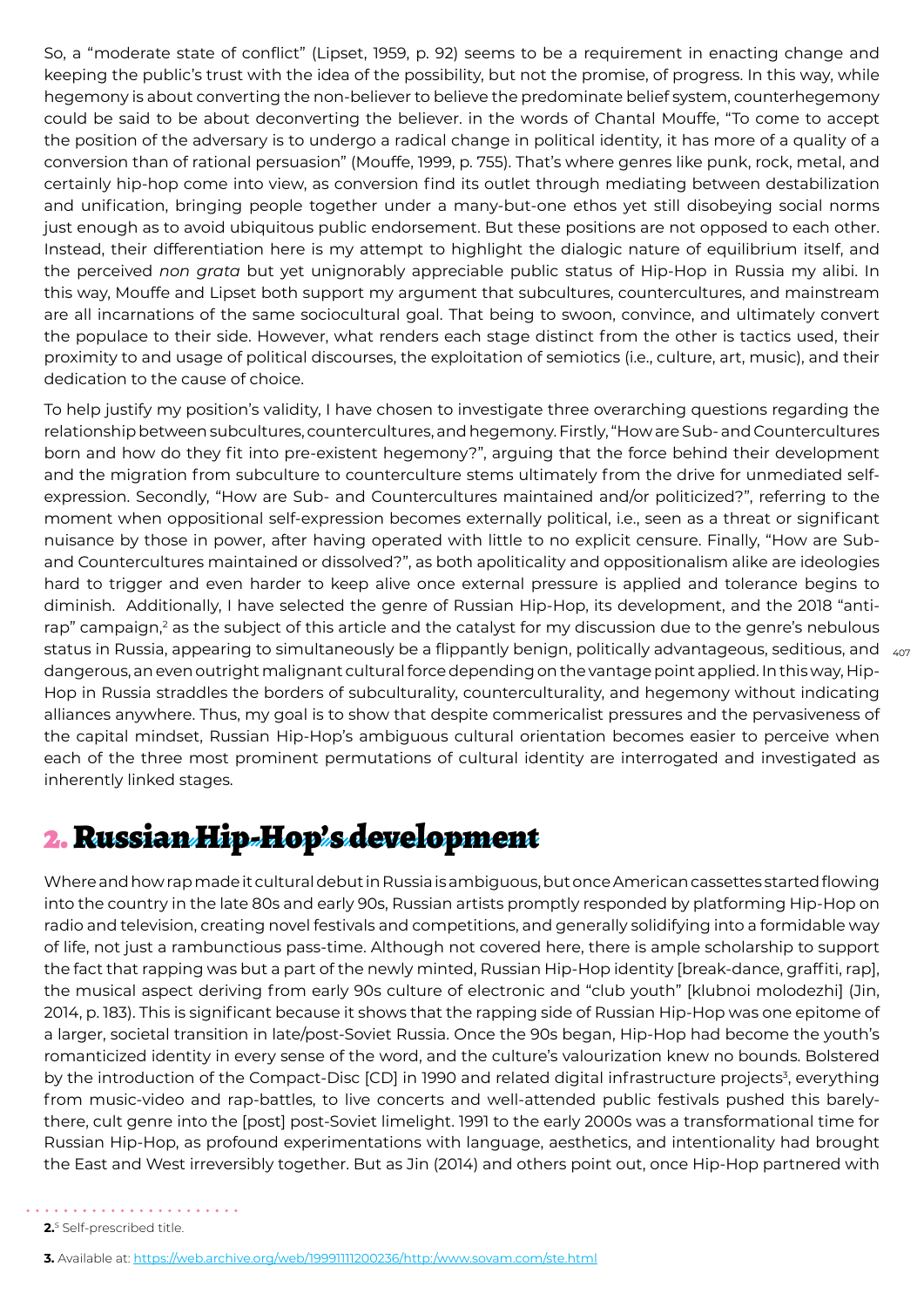the entertainment and fashion industry, emboldened by increasingly ubiquitous, disseminative methods like the WWW, print media, radio, video, and television, in the mid-to-late 90s, its position in the post-Soviet landscape had been solidified. Not only had solely Russian-speaking rap projects emerged [Bad Balance, Bachelor Party, Legal Busine\$\$], but a whole, corporatized, decadent ecosystem had been born which had transformed the community-first rapper into a profit-generating asset.

Although late 90s rap was rather American in hermeneutics, the allure of Hip-Hop as lucrative work was intoxicating. This was only expedited in the 2000s and the supremacy of "frictionless capitalism" (Schröter, 2012: 1). With the expansion of digitally accessible platforms, Hip-Hop consumerism only expanded. Sites like Hip-Hop.ru (2000-), rutracker.org and Rap.ru (2004-), battle.hip-hop.ru (2005-) along with social-media platforms like VKontakte (2006-) and trend-following media platforms, led to the realization that "in the 2000s, rap culture in Russia was commercialized" (Frolova, 2015: 38). Proof of this is teen rapper Detsl's sponsorship with Pepsi<sup>4</sup> in 2000, the first partnership of its kind in Russia. Thus, an eclectic aestethic enviroment had begun to grow, consisting of but not limitied to American mimetic [Gangster rap], commercial [R'n'B], and later on intellectual [conscious rap].

The scholastic consensus is that by the late 2000s Russian rap had become political ([Kukulin, 2020](https://www.sciencedirect.com/science/article/pii/S0304347920301022); Denisova & Herasimenka, 2019). In Frolova's analysis of Russian Hip-Hop, a shift in textual theme occured. Whereas in the early 90s, artists were obsessed with relatability, by the late 90s to late 2000s politics and sociocultural awareness were the genric paragons, as confidence in the post-Soviet government rapidly declined. Issues like the Chechnen War [Basta 2, p. 8], defalcation and corruption [[Elipsis: Time of Russia](https://rap-text.ru/mnogotochie/912-mnogotochie-vremja-rossii-tekst-pesni.html)<sup>s</sup>], and unpleasant nationalism [[Pencil ft. Lenin: Everyone loves the Motherland](https://rap-text.ru/karandash/3367-karandash-feat.-lenin-vse-ljubjat.html)<sup>6</sup>] were all but unavoidable. Due to the growing, public concern over Putin's autarchic ambitions, Hip-Hop had become inadvertently politicized and its artists make-shift politicians, "In 2010 rap artists begin to appear as prominent social and political figures, and rap compositions, in turn, are perceived as a full-fledged public political statement" (Frolova, 2015, p. 17). Just as Russki rock had been considered the "soundtrack of Perestroika" [\(Steinholdt, 2003](https://munin.uit.no/handle/10037/3704): iv) so too was rap now the "sound of Neoliberalism" (Feyh, 2012, p. vii). But it was 2009 when "the cultural and social valorization of Russian rap" would begin (Kukulin, 2020), a nine-year period [2009-2018] when Hip-Hop would become saturated post-Soviet, Russian political gravitas. Abreast with Medvedev's appointment following the [Dissenter's March](https://en.wikipedia.org/wiki/Dissenters%27_March)<sup>7</sup> campaign, and several terrorist attacks, violent conflicts, and political misgivings later, Hip-Hoppers would us rap to voice their fellow citizens' complaints and concerns. The politically-minded atmosphere of the early 2010s had created conditions advantageous for aesthetic and topological change, Frolova noting rappers beginning to use location and event-specific themes and infuse their lyrics with sociopolitical criticism and ideological critique beginning in the early 2010s, while Kukulin (2020) notes that the acidity of Gangster rap had become the aesthetic standard. However, it was in the mid-2010s when the face of Russian Hip-Hop would take its most recent form, kicking off with Oxxxymiron's 2014, 11-track album Gogorod, which won that year's Aleksandr Piatigorskii Literary Prize and was featured in a high-school classroom<sup>8</sup>. However, much has changed since 2014 and the divisiveness of the Russian sociopolitical landscape has caused Russian rappers to engage with politics and adjacent themes in novel manners. Although such details lie outside this article's scope, observation of Russian rap and the grosser Hip-Hop community's evolution since 2017 shows that the Russian environment is only becoming increasingly more bifurcated, and to denote Russian rap as "political" is neither accurate nor a helpful mindset to hold.

Nevertheless, Russian Hip-Hop's 'valourization' in the mid 2010s led to the realization that rap was indeed an academically worthy artform, evidenced by an increased and incredibly eclectic output of both domestic and international scholarship on Russian Hip-Hop (Ewell, 2013; Pyrova, 2017; Semenova, 2019; Liebig, 2020). Although not yet untethered by Western modalities<sup>9</sup>, Russian Hip-Hop had become not only and domestically studiable, but more importantly, nationally embraced and recognized as an art form. Having

**<sup>4.</sup>** Available at: https://www.youtube.com/watch?v=5yRHld8ru8Q&ab\_channel=WilfridodelPino

**<sup>5.</sup>** Available at: https://rap-text.ru/mnogotochie/912-mnogotochie-vremja-rossii-tekst-pesni.html

**<sup>6.</sup>** Available at: https://rap-text.ru/karandash/3367-karandash-feat.-lenin-vse-ljubjat.html

**<sup>7.</sup>** Available at: https://en.wikipedia.org/wiki/Dissenters%27\_March

<sup>8.</sup> Available at: https://www.themoscowtimes.com

<sup>9.</sup> Available at: https://www.calvertjournal.com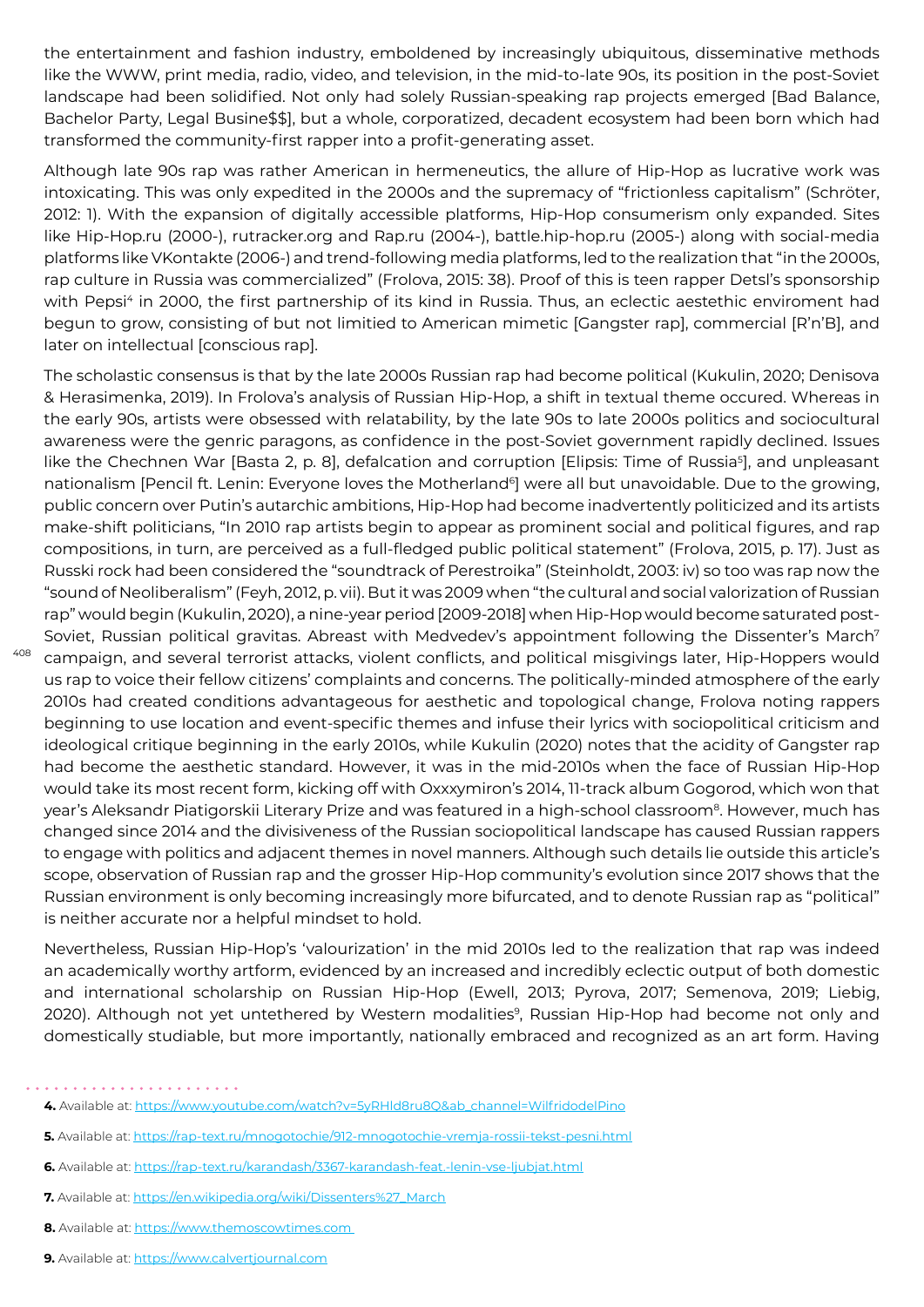emerged from the underground, both mainstream and sister-scene rap artists were enjoying the rewards of commercialism and capitalist expansionism, all the while poking fun at their homeland's contradictory stance on democratic aims and Russian morality. Using parody, stiob [covert satire], and penetrating irony, even the most candy-coated, mainstream Russian Hip-Hoppers like Morgenshtern, Putin-apologist Timati, and all at his Black Star Label are cognizant of Russia's sociopolitical paradoxy. So, while pre-capitalist Hip-Hop communities had intangible, less coherent 'vrub' to hold their subcultural identity together, post-capitalist communities profited from overt semiotics and a crowded ecosystem of [a]politically-saturated music to choose from and identify with. Denisova and Herasimenka note that by 2011, Russian Hip-Hop was becoming a predominately politically-motivated genre, although the assertion is rather narrow, as with the creation of a coherent 'mainstream' in the early 2000s, shaped by the tastes of the privileged, post-Soviet Mazhory<sup>10</sup>, to be actively political was harder to sell successfully. Similarly, Feyh's statement that "mainstream Russian hip-hop is apolitical" is likewise incorrect, as the very genre of Hip-Hop is Russia can be considered itself politicized.

although legitimacy is notoriously hard to prove with such things, then heftier scepticism surrounding the  $\,$   $_{\rm 408}$ I would argue, consonant with its long-winded and charged evolution, that Hip-Hop in Russia had never been politics-free at any point in its life, and instead worked around its negative reputation than against it. In modern Russia, due to her neopatrimonial system ([Skigin, 2017\)](https://ideopol.org/wp-content/uploads/2018/01/________2.3.%20ENG.%20Skigin%20Final.pdf) governed by what Gelman calls an 'unidirectional power vertical' (Gelman, 2016), rappers are all but forced to mediate between spheres such as authenticity and commerciality, underground vs. mainstream, political candidness vs. skilful allusions. Kukulin's illuminations on the 'mask' (Kukulin, 2020) is vital in understanding how Russian Hip-Hop and its affinity for storytelling, programmatic narratives, and political allusions illuminates this dichotomy. But there may be a more sinister answer, and that is the realization of the "commercialized underground,"<sup>11</sup> where even the most unique worldview can no longer be considered artistically selfless or prompted by community motivations. Rather, politics have infused itself into the very structure of Russian Hip-Hop, two famous examples illustrating this point from two different angles. The first is Timati's 2015 music-video released for Putin's 63rd birthday entitled, "My Best Friend," a stunt which received unprecedented praise from Putin, earning Timati several visits<sup>12</sup> to the Moscow Kremlin and a public endorsement in late 2018. Putin stating, "he is a wonderful person and a wonderful artist."<sup>13</sup> The other, an alleged bribe<sup>14</sup> of nearly \$30,000 by the Kremlin to rapper Gnoiny to spark another rap-battle circa 2016, Oxxxymiron style. If the allegation is true, 'realness' of contemporary Russian Hip-Hop scene is certainly justified. The waters only get murkier when considerating the overt hostility expressed against rap by Russian officials including Putin, where castigation sits uncomfortably with its acceptance.

Thus, the dichotomy Feyh makes between mainstream and underground rap is flawed. The former's ethos is said to be steeped in "vague cynicism directed at politicians in general" while the latter is described by Feyh's interviewee as "not popular with the wider masses, isn't pop, isn't commercial...in terms of quality... it is serious," by Feyh as being 'vernacular'. For this to be true, one would have to explain Timati's popularity as not-vernacular, using his political affiliation as the crux, while the mainstream pop-rapper Morgenshtern's popularity would also be deduced as being nothing more than commercialized noise. So the search for the Russian variant of what Travis Harris [\(2019, p. 3\)](https://core.ac.uk/download/pdf/250596092.pdf) calls "real Hip-Hop" continues, aided in-part by the Russian Academy's interdisciplinary embrace of this geographically and ideologically ambiguous genre, and artists like Noize MC<sup>15</sup> and 2H Company<sup>16</sup> and their distinctive approachs towards expanding rap's creative embodiement

- **10.** Available at: https://www.kp.ru/daily/23248/27817/
- **11.** Available at: https://www.futureproducers.com
- **12.** Available at: https://www.bbc.com
- **13.** Available at: https://www.youtube.com
- 14. Available at: https://www.calvertjournal.com

**15.** Available at: http://www.intermedia.ru, In 2018, the rapper Noize MC released the album "Hiphopera: Orpheus & Eurydice," a concept album modeled after the Grecian myth of the couple. It was alluding to the modern music industry, and its significance in the evolution of Russian Hip-Hop cannot be understated, as its chronological placement in 2018 denoted rap's status as high-art.

**16.** Available at: https://daily.afisha.ru, In 2007, the rap group 2H Company partnered with beatboxer Sergei Galunenko and choreographer Alexey Miroshnichenko to create one of the first rap ballet's entitled "The Ring." There has been no equivilant work created since and the ballet had only two performances during its life time before being shelved, with its existence all but forgotten.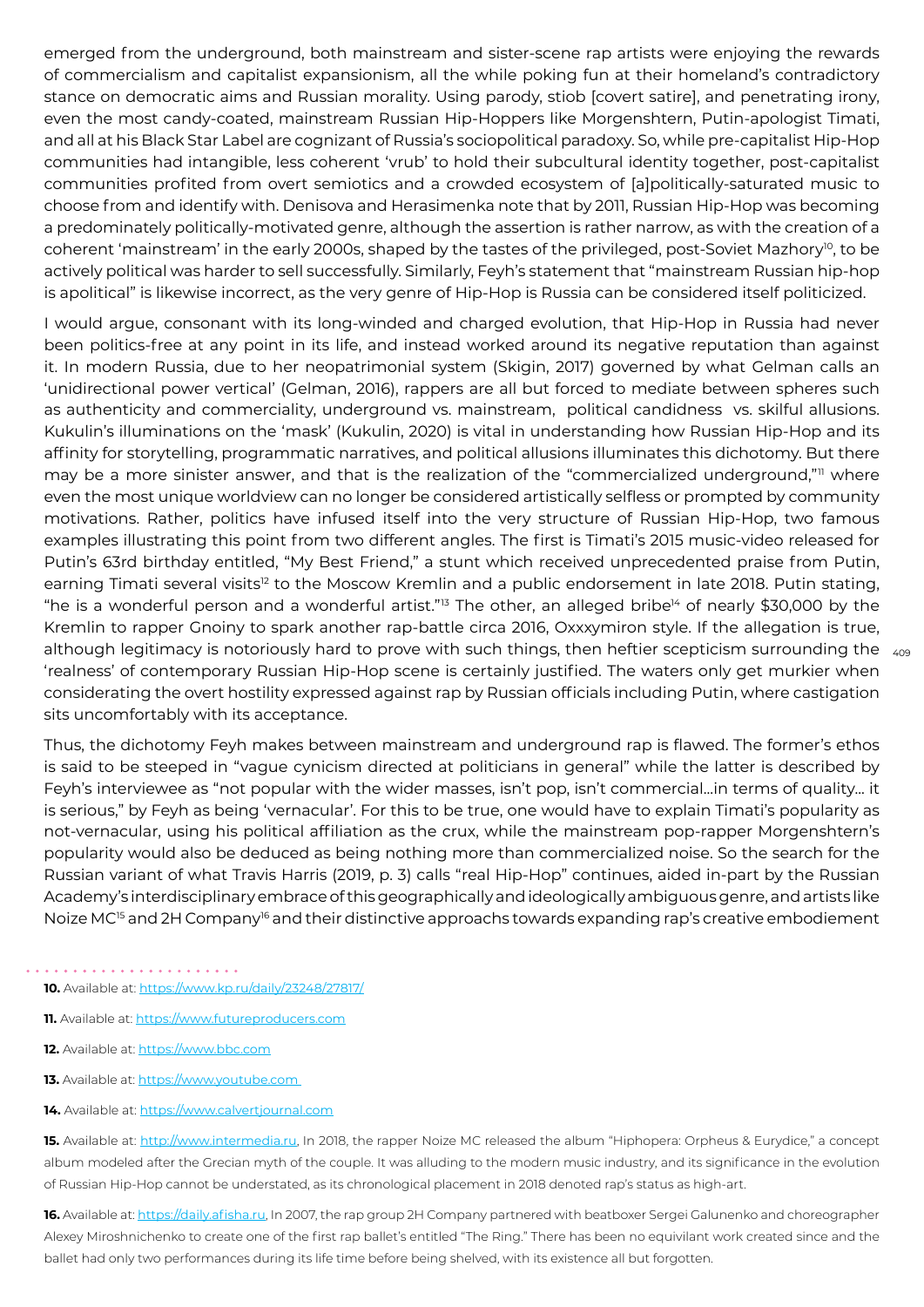and demonstrating rap's capability of being high-art-adjacenet. The lines between what is underground vs. mainstream, at least in Russian Hip-Hop contexts, cannot be easily ascertained. To exemplify such a stance, it is helpful to briefly describe the final, 2018 quarter of the anti-Rap campaign, capped by several failed governmental initiatives to ostensibly mediate dialogue and heal division between rappers and politicians.

### 3. 2018 Events

Lasting from October of 2018 until August of 2019, several musicians were barred from performance, one rapper being jailed, all on pretenses of criminal conduct. The harsh treatment was prompted by two terrorist attacks, the first being the Kerch Polytechnic College massacre ["[Russia's Columbine"](https://www.independent.co.uk/news/world/europe/crimea-college-attack-shooting-school-vladislav-roslyakov-explosion-dead-russia-a8587981.html)17 - Oct. 17th] and the other the Arkhangelsk FSB office bombing [Oct. 31st], an outgrowth of Russia's crackdown on "[The Network"](https://www.opendemocracy.net/en/odr/the-network/)<sup>18</sup> and other alleged, anti-fascist/anarchists groups. Both bombings had been commited by minors [under 18], putting mounting pressure on Putin's government to explain, and parents to counter, the ostensible radicalization of Russian youth. However, the regulatory antagonism against Hip-Hop had begun via a [letter](https://www.spb.kp.ru/daily/26899.4/3947534/)<sup>19</sup> written by Vladimir Petrov, the Deputy of the Legislative Assembly of the Leningrad Region, to then Prosecutor General Yuri Chaika. In it, he states that the youth's "bad taste in music" was to blame for their radicalization, and that, "It is in the environment of rap music that clashes, fights and other illegal actions most often occur." Indicative of Putinian nostalgia for Soviet policy, Petrov noted that certain compositions "openly promote suicide, drug addiction, Satanism, extremism, and even contain calls for treason," and that the social phenomenon of the "rap battle" was by far the darkest blotch on contemporary Russian society. Shortly after, on November 13th of 2018 the cancellations had begun, triggering a protracted attack on Hip-Hop, resulting in 40 [known] concert cancellations<sup>20</sup>, and at least one official arrest. While most of the 'attacks' came from family-focused "morality gangs"21 like Anti-Dealer, led by excommunicated Liberal-Democrat Dimitry Nossov, and other civilian organizations like Common Cause [Obshchyeye Dela] and the What is Good Project [Nauchi khoroshemu], sentiments against the dangerous influence of popular music have long been part of Russia's political culture. Flash to late November, and the problem had become so untenable that several officials had to, on record, step-in to quell the civilian-led witch hunt. In response to the unidirectional pressure, Human Rights Ombudsman Tatyana Moskalkova officially took-on the case stating, "I need specifics: when, where. It would be nice to meet with the artists of the groups in order to understand their position."<sup>22</sup> On December 6th a state-sponsored round-table between rappers and Duma officials, ironically entitled "On free speech in rap music," was organized<sup>23</sup>. Safe to say, the colloque achieved [nothing](https://meduza.io/feature/2018/12/06/drugie-repery-govoryat-chto-my-idem-k-vam-na-poklon-a-dlya-nas-eto-zashkvarno)<sup>24</sup>, and a transcript<sup>25</sup> of the four speakers displayed typical, authoritarian excoriation<sup>26</sup>. While in late November the idea to provide monetary [support](https://www.m24.ru/news/vlast/29112018/56125)<sup>27</sup> for rappers was floated and the promise of [increased television air-time](https://www.m24.ru/news/vlast/07122018/57162)<sup>28</sup> was promised, it was from Youth Parliament head Maria Voropaeva's [call](https://tass.ru/kultura/5881311) for the first round-table that the Sisyphusian ball began to roll. Held on December 7-8th, the first day of the [18th Congress of United Russia](https://tass.ru/obschestvo/5884149)<sup>29</sup> had been dedicated to

- 18. Available at: https://www.opendemocracy.net/en/odr/the-network/
- **19.** Available at: https://www.spb.kp.ru/daily/26899.4/3947534/
- 20. Available at: [https://meduza.io](https://meduza.io/feature/2018/11/28/po-vsey-strane-vlasti-sryvayut-kontserty-posmotrite-tablitsu-tam-uzhe-bolshe-20-sluchaev)
- 21. Available at: [https://www.thesun.co.uk](https://www.thesun.co.uk/archives/news/702530/is-your-school-target-of-islamic-takeover-plot/)
- 22. Available at: [https://tass.ru](https://tass.ru/obschestvo/5863916)

410

- 23. Available at: [https://www.rt.com](https://www.rt.com/russia/445785-russian-rappers-parliament-cancelled-concerts/)
- **24.** Available at: https://meduza.io/feature/2018/12/06/drugie-repery-govoryat-chto-my-idem-k-vam-na-poklon-a-dlya-nas-eto-zashkvarno
- **25.** Available at: https://zona.media/article/2018/12/06/rap
- 26. Available at: [https://zona.media](https://zona.media/article/2018/12/06/rap)
- 27. Available at: [https://www.m24.ru](https://www.m24.ru/news/vlast/29112018/56125)
- **28.** Available at: https://www.m24.ru/news/vlast/07122018/57162
- **29.** Available at: https://tass.ru/obschestvo/5884149

**<sup>17.</sup>** Available at: https://www.independent.co.uk/news/world/europe/crimea-college-attack-shooting-school-vladislav-roslyakovexplosion-dead-russia-a8587981.html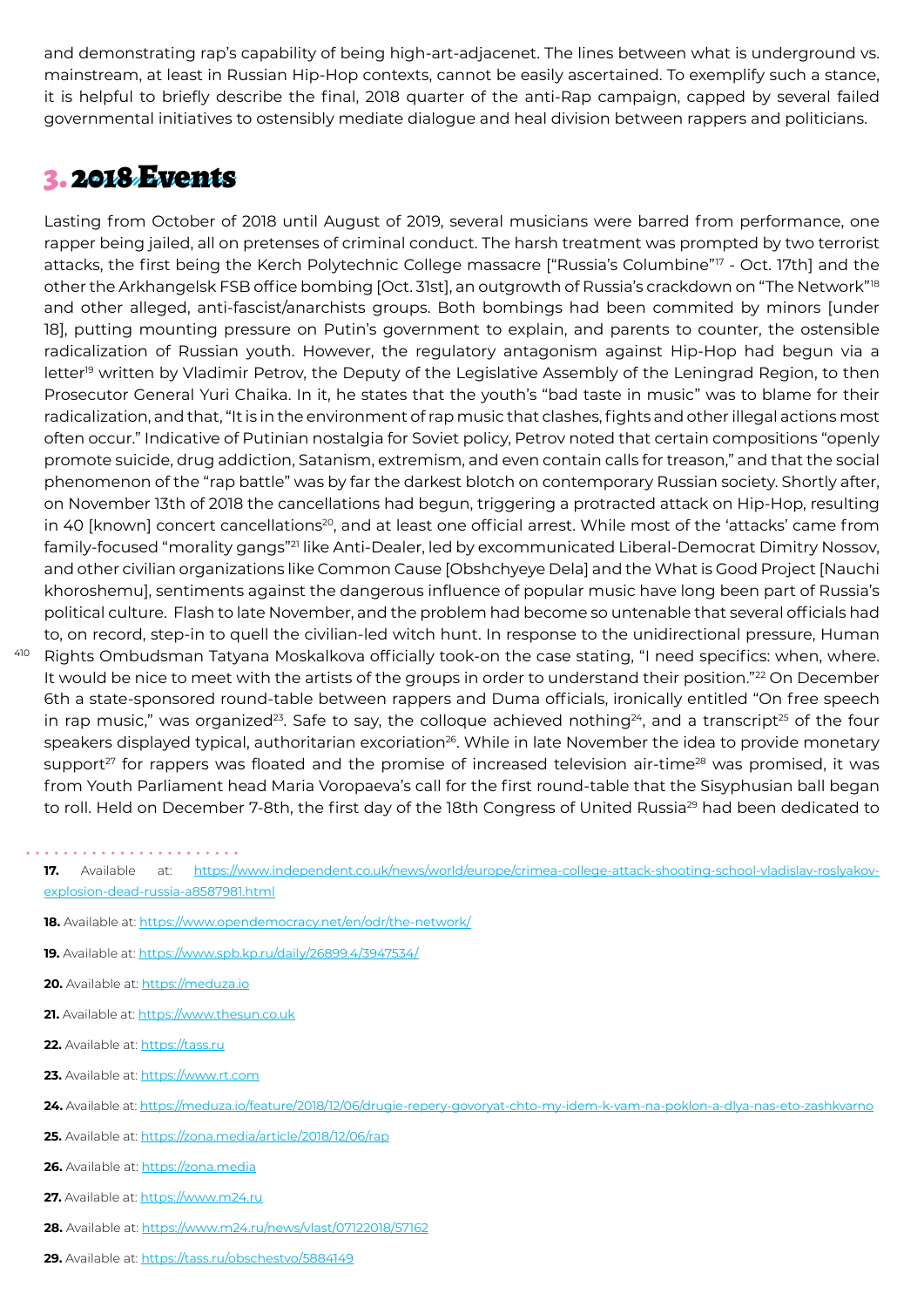such affairs, followed by several meetings<sup>30</sup> with Putin and various councils<sup>31</sup> which resulted in the creation of the nation-wide Rap competition Limitless Rap<sup>32</sup>, and Putin's contradictory observation of Hip-Hop as both "part of the culture," and yet is "the path to the degradation of the nation." 33It would later be [reported](https://tass.ru/obschestvo/5884840)<sup>34</sup> The Ministry of Internal Affairs had not ordered any cancellations, but instead were "[watching very closely](https://tass.ru/obschestvo/5883904)." The [Prosecutor General's Office](https://meduza.io/news/2019/01/25/genprokuratura-poruchila-proverit-zakonnost-otmeny-kontsertov-reperov-v-regionah)<sup>35</sup> would later go on to issue regional investigations into the cancellations. As Andrei Kolesnikov emphatically states in his article ["Rapping for the Kremlin](https://carnegiemoscow.org/commentary/78115),"36 Putin's vacillations between denigrating and idolizing Hip-Hop is more destructive than the genre itself, and as rappers Ptakha and Roma Zhigan had noted (as quoted by Kolesnikov) during the first round-table, just like 80s Russian rock, Russian rap is not inherently political, but has been politicized. Ptakha noting, "Law enforcement agencies often find in songs that which is not there, the meaning that the author himself did not lay down," while Roma noted that if officials would "shut their mouths," rap would eventually become cult<sup>37</sup>. This enlightened status forms the backbone of "contemporary underground" integrality by giving participants a sense of exclusivity, setting them apart from but not anathema to the mainstream. When Roma states that rap's popularity is directly related to its vilification, Hip-Hop's valourization becomes clear. But to understand the grosser transition from subculture → counterculture → contemporary underground, three questions are required.

#### **4.1 How are Sub- and Countercultures born?**

[2018,](https://www.amazon.co.uk/Music-Politics-Introduction-Cambridge-Introductions/dp/1107681081) p. 31). Garrat continues, "autonomous art is more politically effective than art which cultivates closer  $_{\rm 4H}$ Early cosmopolitan Stilyagi and their Sovietized brand of infrapolitical fellowship represented three features necessary for [subcultural/counter] cultural inception: Violence [visible], Politics [invisible], and Resistance [hidden] ([Gaventa, 200](https://www.powercube.net/wp-content/uploads/2009/12/finding_spaces_for_change.pdf)6). From the consummate embrace of power, exhibited by Gaventa's theoretical 'power cube' model, a self-expressionary collective emerges from a synergized worldview which lies dissonantly adjacent but not parallel to homogeneity, therein allowing both to interact but not supercede. The Stilyagi, Russia's first dissidents [\(Lonin, 2000](https://www.gumer.info/bibliotek_Buks/Sociolog/Ionin/_06_1.php)), had created their community via a consensual response to power, using the intonational violence of the debaucherous gypsy music of America ([Mikkonen, 2007\)](https://jyx.jyu.fi/bitstream/handle/123456789/13463/9789513930158.pdf) to physically create the world they wanted, poesis if you will. However, when considering the political in musical from a practical standpoint, the waters become murkey as "art does politics simply by doing what it does as art" [\(Garratt,](https://www.amazon.co.uk/Music-Politics-Introduction-Cambridge-Introductions/dp/1107681081)  relationship with politics," (Garrat, 2018, p. 34). In short, he believes that nothing lies outside the realm of the political. Only after becoming semiotically agreeable does the synergetic biosphere, subculture, emerge. As semiotic agreeability decreases, counterculture emerges. Lydia Goehr's evaluation that music's political secrecy is a purely aesthetics state, unearthed through critical formalism (as cited by Garratt, 2018) provides an entrance to Gaventa's third point, "Resistance." The suggestion that the musician's choice to actively engage with politics from a purely musical position can be seen as parts quintessential resistance politics, but also part what Day calls "non-hegemonic politics" (Day, [2005](https://we.riseup.net/assets/71288/richard-day-gramsci-is-dead.pdf), p. 187). This view puts musician's back into the semiotic controller's seat and allows them to reign supreme over both architectonic and cosmetic parameters. This type of aesthetic-based, resistance politics epitomizes a broader search for identity among the decadence of the contemporary mainstream, one that radically shifted in Russia following 1991.

Preeminent Journalist/Historian Artemy Trotsky ([1988, p. 98\)](https://archive.org/details/backinussrtruest00troit/page/98/mode/2up?q=subcultural) indicated that prior to the mid-1980s, Russki rok was politicized not inherently political, "the ideological harm was being done not by those who were banned, but by those who did the banning". This echoes similar accounts, "it [Russki rok] was above all the authorities who made rock music a political issue in the USSR" [\(Ramet, 1994, p. 208\)](https://books.google.com/books?id=pK2bDwAAQBAJ&pg=PT186&lpg=PT186&dq=%22the+authorities+who+made+rock+music+a+political+issue+in+the+USSR%22&source=bl&ots=ju48G0SS4V&sig=ACfU3U0uyTYbdXWmDqQNeg3-wyXQmqV0sA&hl=ru&sa=X&ved=2ahUKEwjYyJ3t6p3xAhXKVs0KHcRvBfIQ6AEwAXoECAIQAw). To one member of the 80s punk rock-band "Grazhdanstva Oborona, to be sufficiently anarchist" was not necessarily to be political.

**<sup>30.</sup>** Available at: https://www.m24.ru/news/vlast/12122018/57912

**<sup>31.</sup>** Available at: [https://www.business-gazeta.ru](https://www.business-gazeta.ru/news/406431)

**<sup>32.</sup>** Available at: https://www.m24.ru/news/vlast/13122018/58084

**<sup>33.</sup>** Available at: https://tass.ru/obschestvo/5883904

**<sup>34.</sup>** Available at: https://tass.ru/obschestvo/5884840

**<sup>35.</sup>** Available at: https://meduza.io/news/2019/01/25/genprokuratura-poruchila-proverit-zakonnost-otmeny-kontsertov-reperov-v-regionah

**<sup>36.</sup>** Available at: https://carnegiemoscow.org/commentary/78115

**<sup>37.</sup>** Available at: https://www.m24.ru/news/vlast/07122018/57162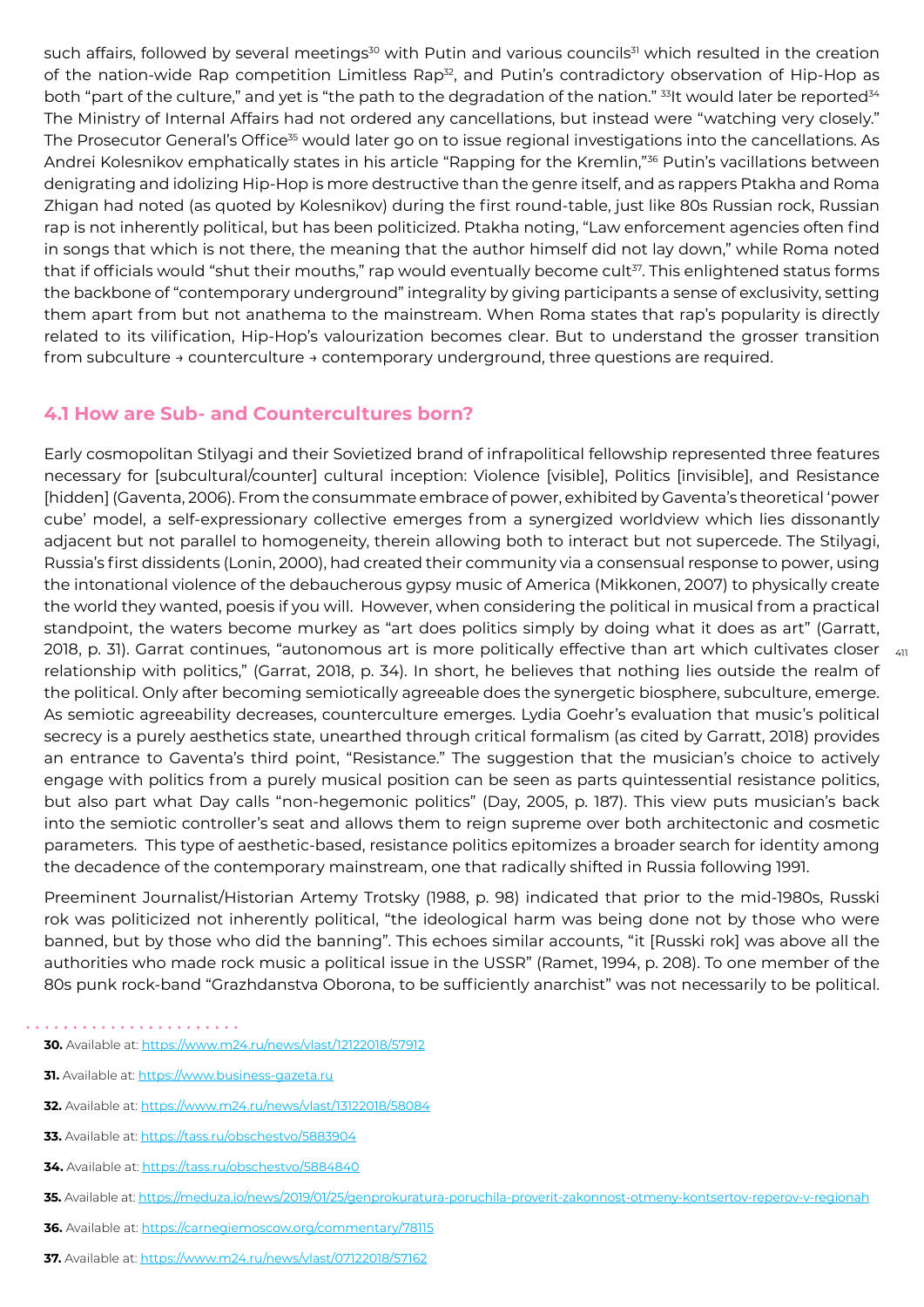Being political means, "to fight for power and to try to be in power" (Lyytikäinen, 2014, p. 67). Thus, the birth of a [sub/counter] culture depends on how visible [violent], expressive [political], and relevant [resistant] the group begins as in pre-existent hegemonic order. How they choose to engage with or not engage with politics right from the beginning determines how they will inevitably grow. This teleological ambiguity right from the start obfuscates easy delineation of the reasons behind why [sub/counter] cultures arise, regardless of art form, genre, or style.

#### **4.2 How do Sub- and Countercultures develop and/or politicize?**

However, "as soon as something is censored or banned by political authorities it becomes ipso facto politically charged" (Ramet, 1994, p. 3), forcing those within the previous subcultural space to retaliate with heightened animosity and seek out more exaggerated forms of nonconformist self-expression and ideological replacements. This transformation from politically disinterested groups into sociocultural reformers jeopardizes what Beveridge and Koch (2019) call radical anti-politics into fully fledged counterculturalist anarchy. By taking a more abrasive and uncooperative approach to identity construction, subcultural actors within the quickly invading hegemony are forced to rely almost exclusively on their own tusovka [community] for political support. Once this occurs, the subculture no longer becomes a refuge, but rather a retreat. The 80s neformali<sup>38</sup> youth expressed the desire for individualism in a variety of unprecedented manners. What links the 50s Stilyagi, the 60s Beatniki, 70s Sistema, and 80s-90s Hip-Hop together was their commitment to DIY individuality in opposition to the hegemonic alternative. But to answer this question, the desire for aesthetic autonomy sits uncomfortably when factoring in the effects of the commercialism and wider culture industry. Despite late-Soviet rock's underground exchange economy, their DIY infrastructure had awoken the authorities more than the actual music itself. As Terry Bright notes, "The efficiency of this alternative system [magnitizdat, underground concerts, rok samizdat, hand-to-hand trading] was the last straw for the authorities. The underground production and distribution network was an infringement of the State's monopoly of the media." (Bright, 1984, p. 139). The financial factor is vital as well, as no community is kept together without some version of exchangeable goods and services.

412 Nevertheless, rock's popularity began to weign in the late 1980s [1988-1989]<sup>39</sup> amidst changing tastes towards higher-energy atmospheres via disco-dance funk, the legacy and model it set for publicized self-ownership leading to commercial success was emulated and copied in various forms going forward. Further, it is also noted that rock had lost its reason to exist, leading to its eventual demise [or better put, aesthetic reformation]. Whether or not this is true is unimportant, the message is clear. Once a subculture loses its apolitical politicality, it can either regroup and reform, or peeter out completely. That petering out taking the form of complete dissolution, or as Eric Weisbard put it, "gross commodification, audience passivity, and massness" ([1994](http://scholar.google.com/citations?user=ox0wTykAAAAJ&hl=en), pp. 15-19). But more consonant with my view is the more optimistic realization that once a subculture becomes ingrained in politicality and cannot separate itself from it, it becomes ipso facto a counterculture. This could very well be the true origins of Russian Hip-Hop, although any such assertion cannot be made. Rusian rap's development and current status reads as a progression from authenticity to commercialism and back again, Feyh signifying this in her five-point cycle theory, "innovation, commodification, dissemination, consumption, and further innovation," (2012, p. vii).

#### **4.3 How are Sub- and Countercultures maintained and/or killed?**

In my evaluation, a [sub/counter] culture is killed when there is gross consumerist participation, free-forall community decentralization, state-derived appropriation, and semiotic abstraction. However, it's inverse breeds harm as well, as disregarding monetary development and financial requirements, exclusifying the tusovka, and intellectualizing the group's working semiotics, any resistance-based artistic community or musical group is doomed to failure, or at least pandemic destabilization. While outliers do exist, seeing the development of Hip-Hop in America provides relative merit to my view. Originally, Russian Hip-Hop began its career as an aesthetic defector to Soviet bleakness. However, just like neoliberalism's obsession with what I call the capitalization of collapse, Russian Hip-Hop inevitably caved to capitalist incursion. What once began as aesthetic-based resistance politics and metaphorical social critique turned into professional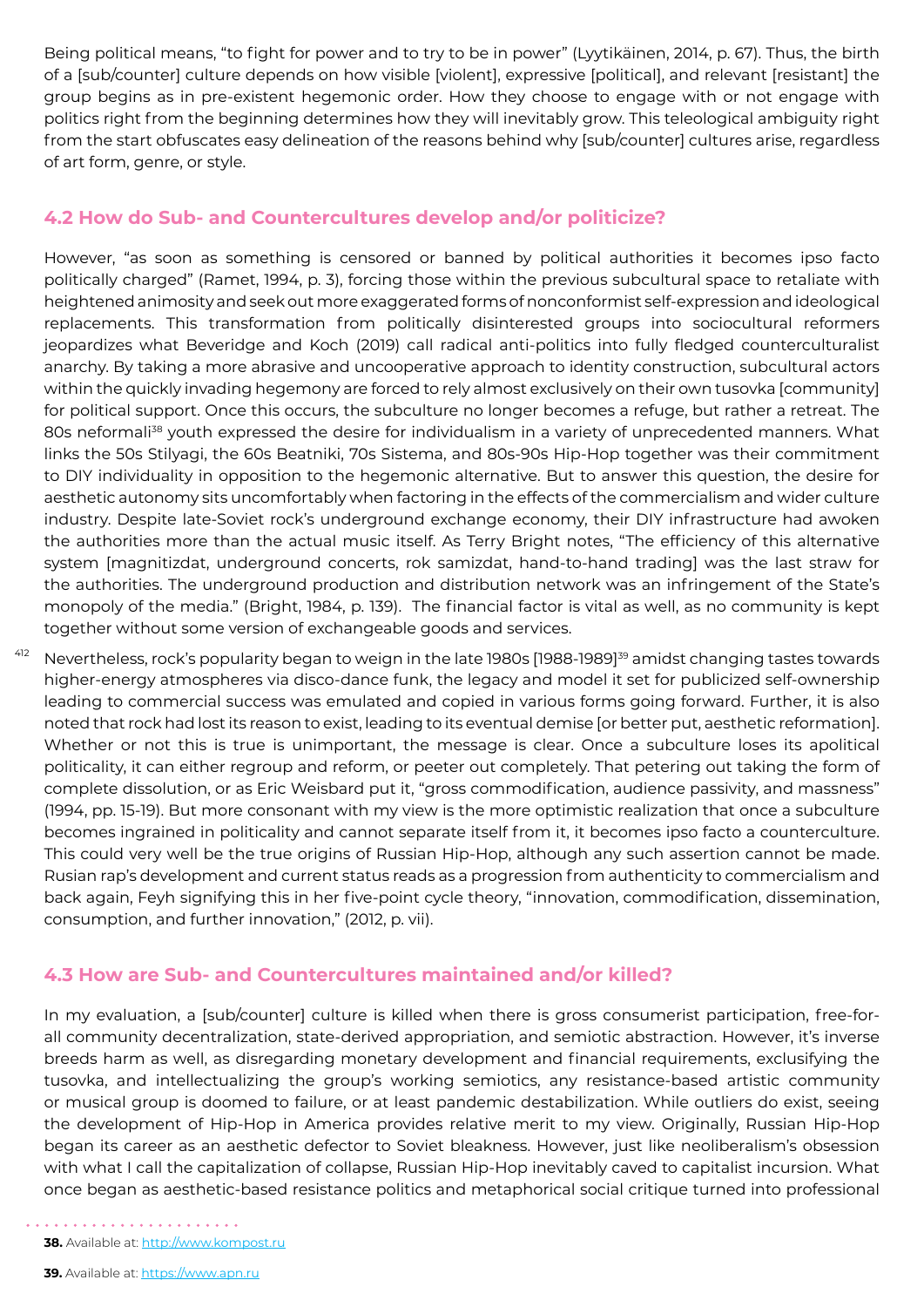gamesmanship. Of course, this is not ubiquitous but neither is it hard to find. Due to commodification and consumption culture being the unfortunate default today, it is imperative to return to power-relations to answer this final question. One shade is illuminated in a process I call material-based, resistance politics, where the goal of all actions is to create a still-rebellious end product amidst consumerist incursions. Nonhegemonic cultural death results pre-consumerist energy is abandoned. In the early 2000s, after rap had rid itself of the "enforced optimism of official Soviet culture,"<sup>40</sup> capitalism filled the void, promising pre-capitalist community and relatability without the need for follow-through. This can take many forms, but the strongest would be "false consciousness" [\(Dutkiewicz et](https://www.taylorfrancis.com/books/edit/10.4324/9781003037231/hegemony-world-order-piotr-dutkiewicz-tom-casier-jan-aart-scholte) *al.,* 2020), signalling the creation of fabricated commonality and its public endorsement.

This cultivation of a false community chronologically matches with the supremic rise of digitalization and novel modes of consumption and networking. This has been written about in eloquent expansiveness by luminaries like Attali and Adorno, but just to recapitualize them. What was born on top the ruins of sub-/ counterculture was not just Alternative/Mainstream, but "elite underground and [vs] mass consumption."41 The human vs. the machine? When speaking about power relations and their artistic manifestations, one must be careful not to generalize, but instead understand how power influenced the creative process. According to Foucault, "power is always already there...one is never outside it," however, "to say that one can never be outside power does not mean that one is trapped and condemned to defeat no matter what" [\(1977](https://monoskop.org/images/5/5d/Foucault_Michel_Power_Knowledge_Selected_Interviews_and_Other_Writings_1972-1977.pdf), pp. 141- 143). While I do not agree that "resistance is never in a position of exteriority in relation to power" (Foucault, 1978, p. 95), mapping this idea onto the lifespan of [sub/counter] cultures is indeed helpful. When a [sub/ counter] culture fails to preserve their non-uniform worldview that birthed empirical (or observable) change in the first place, they risk being overtaken and ultimately destroyed. Hence, while there is resistance, there is no defense of the initial spark of resistance.

# 5. Conclusion

Hegemony can be thought of as the adoption of individuality and its semiology through either passive coercion or forced appropriation, music being one possible link between these two possibilities. Antonio Gramsci, described this dichotomy as parts "spontaneous consent" and parts "coercive [state] power." The former meaning mass acceptance while the latter more so authoritian mandates and legal manipulation (1999, pp.145-507). Related, Tom Casier suggests that hegemony is a result of the substantiated "dynamics of power" rather than any clearly defined goal of amassing power itself (2021, p. 52). A great example is the genre of Hip-Hop and its historical development in Russia, as its primary directive was not the collection of usable power or cultural capital per se, but rather individualist expressionism within authoritarian proscription, then and now. In this light, a hegemonic society could be understood as being successfully only when "the organization of consent" [\(Barrett, 2011](https://analepsis.files.wordpress.com/2011/08/415_mapping-ideology-slavoj-zizek.pdf), p. 149) inspires infrastructure able to support a holistic relationship between owner and owned.

 $413$ 

Once enough "underground" Hip-Hoppers began accepting their domestic trajectory, a dialectic of mainstream vs. underground was subsequently established. However, along with the insertion of capital gain into the creative process the phenomenon of "unofficial [self] censorship" (Garrett, p. 51) likewise emerged, leading to the dichotomy between rappers who do vs. do not do politics, and the difficult mediation between how much presented self is too much. Another maliginant outcome of the emergence of the mainstream vs. underground dialectic is the the superficializing of previously weighty symbology . As Get writes, "Formerly rebellious symbols are appropriated by hegemonic groups and transformed into massively consumed products" (Get, 2018, p. 437). In other words, what was sub- was pushed to counter- by a need to reject hegemony more overtly, but then forcefully (or in some cases willfully) co-opted into the mainstream. Following Perestroika and the International Youth Festival of 1985, some of the first proto-"rap" groups would form. However, unlike Russian rock, Russian rap's experimentalism began almost immediately with transformative linguistic tests to determine if Russian was actually suitable for rap's rhythmic nature. Thus, Russian Hip-Hop did not wait to carve itself a place into culture, instead forcibly presenting itself through public endorsement, side-stepping the subcultural step almost entirely. However, it was not yet a counterculture in any traditional sense until the late 2000s, when Hip-Hop was all but forced to respond to

**<sup>40.</sup>** Available at: <https://www.encyclopedia.com/>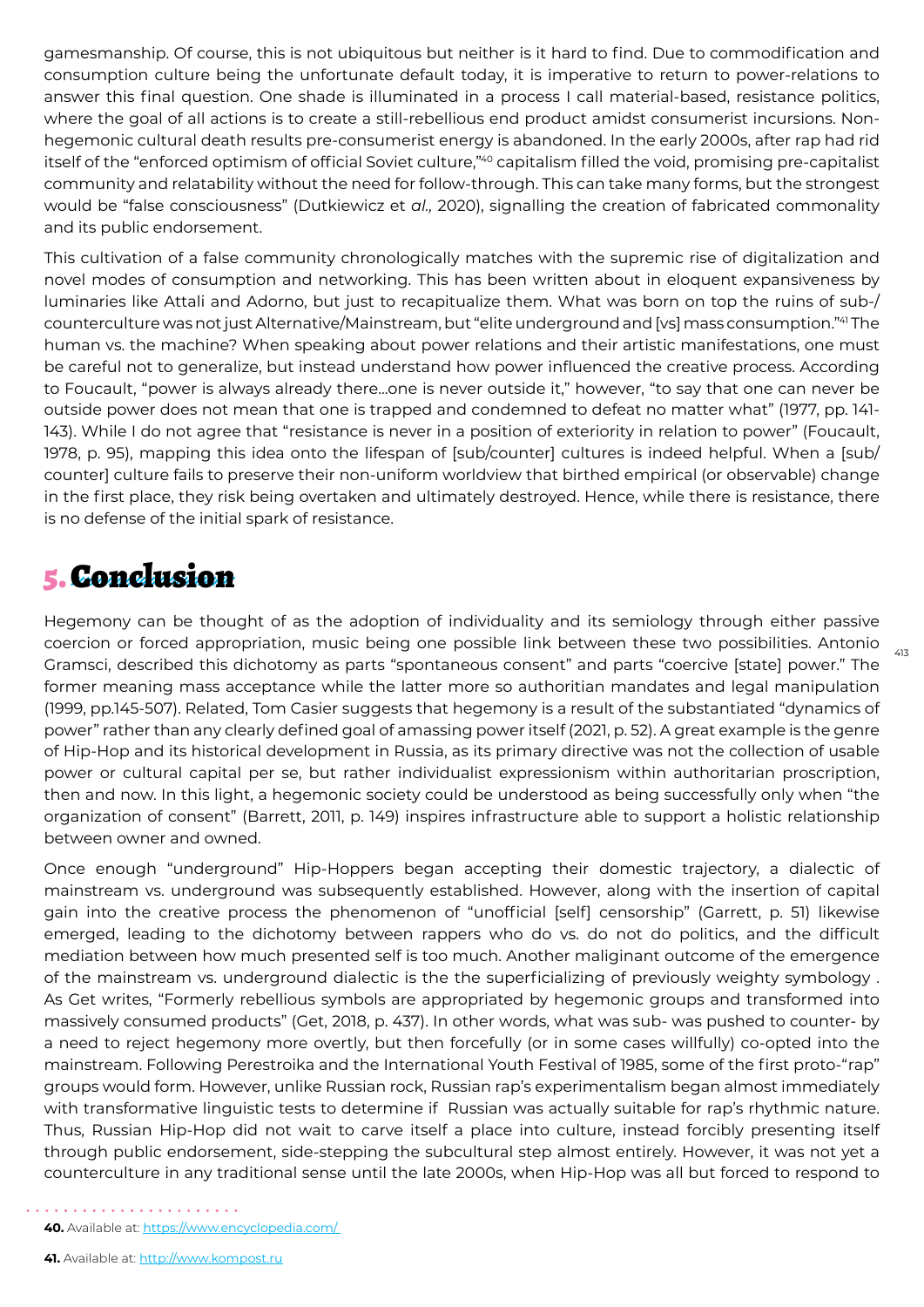Russia's political climate and the growing animosity towards Putin.

Rather than solidify any one answer to the three questions posed, I instead attempted to defend my abstracted position that, in fact, the distinction between subcultures, countercultures, and mainstream cannot be easily determined. Rather, as is the case with contemporary Hip-Hop and many other genres inside of Russia, the need for alternative spaces away from biased realpolitik and oppressive, social realities has created the need for [sub/counter] cultures where non-hegemonic communities can create fully-functioning parallel cultures which may be fundamentally political but do not overall threaten the reigning hegemon in any significant manner. However, as Artemy Troitsky, Roma Zhigan, and other luminaries have noted, the societal consternation with these spaces is often externally prompted by those who do not recognize the tusovka's co-opted semiotics or internal ideologies, as was solemnly the case in 2018's fiasco. The question now is whether it is possible to identify what the genre of Hip-Hop culturally is inside of Russia? It certainly has grown out of subcultural distinction, although being too publicized to be a countercultural phenomenon, and yet vilified enough to not truly be mainstream. Perhaps its ambiguous nature is its strength, abiding in all but being none.

**Acknowledgements:** I would like to thank Dr. Sharon Mirchandani of Rider University for providing guidance during the initial stages of this paper, along with my postgraduate faculty advisor Dr. Lindsay Carter for writing advice.

#### **References**

» Beveridge, R. & Koch, P. (2019) Contesting austerity, de-centring the state: antipolitics and the political horizon of the urban. [Manuscript submitted for publication]. *Environment and Planning C: Politics and Space*, *39*(3), 451-468.

- » Casier, T. (2018). The different faces of power in European Union–Russia relations. *Cooperation and Conflict, 53*(1), 101–117.
- » Day, R. (2005). *Gramsci is dead: Anarchist Currents in the Newest Social Movements*. London: Pluto Press.
- » Denisova, A. & Herasimenka, A. (2019). How Russian Rap on YouTube Advances Alternative Political Deliberation: Hegemony, Counter-Hegemony, and Emerging Resistant Publics. *SM+S, 22*(1), 1-11.
- 414 » Dutkiewicz, P.; Casier, T. & Scholte, J.A. (2021) (Eds.) *Hegemony and World Order: Reimagining Power in Global Politics* (1 ed.) London: Routledge.

» Ewell, P. (2014). "Sing Vasya, Sing!": Vasya Oblomov'S Rap Trios As Political Satire In Putin's Russia. *Music And Politics*, *7*(2). https://quod. lib.umich.edu/m/mp/9460447.0007.201/--sing-vasya-sing-vasya-oblomovs-rap-trios-as-political-satire?rgn=main;view=fulltext

» Feyh, K. E. (2012). Russian Hip-Hop: Rhetoric at the Intersection of Style and Globalization [Unpublished doctoral dissertation]. The University of Texas at Austin, Texas.

» Foucault, M. (1977). *Power/knowledge. Selected Interviews and Other Writings 1972-1977*. New York: Pantheon Books.

» Foucault, M. (1978). *The History of Sexuality. Volume I: An Introduction*. New York: Pantheon Books.

» Froloa, E. V. (2015 [1930]). Rap as a form of socio-political reflection in modern Russian culture (2009–2013). In *National Research University "Higher School of Economics*" (pp. 300−316).

- » Garrett, J. (2018). *Music and Politics: A Critical Introduction*. Cambridge: Cambridge University Press.
- » Gaventa, J. (2006). Finding the Spaces for Change: A Power Analysis. *IDS Bull*et*in, 37*(6), 23-33.

» Gelman, V. (2016). The Vicious Circle of Post-Soviet Neopatrimonialism in Russia. Choices of Russian Modernization, 1-24. Retrieved from: https://helda.helsinki.fi//bitstream/handle/10138/223807/neopatrimonnalism\_e\_ed\_revised\_20150706.pdf?sequence=1

» Get, A. L. (2018). The Birth of Subcultures and Countercultures: on the Ideal of Nation and the Struggle between the Alienated and the Hegemony. *Revista de Lenguas Modernas, 28*, 427-441.

» Gramsci, A. (1999). *Selections From The Prison Underground*. The Electric Book Company Ltd. Retrieved from : https://abahlali.org/files/ gramsci.pdf

» Jin, H. D. (2014). The Process of Formation of Youth Musical Subcultures in Russia. Philological Sciences. *Questions of Theory and Practice, 7*(1), 123–231.

» Harris, T. (2019). Can It Be Bigger Than Hip Hop?: From Global Hip Hop Studies to Hip Hop. *Journal of Hip Hop Studies, 6*(2), 17-70.

» Heath, R. L. (2018). Fully Functioning Society. In A. L. Heath & W. Johansen. (Eds). *The International Encyclopedia of Strategic Communication*. (pp. 1-9). John Wiley & Sons, Inc.

- » Ionin, L. G. (2000). *Sociology of culture: the path to the new millennium* [online].
- » Kukylin, I. (2020). Playing the Revolt: The Cultural Valorization of Russian Rap and Covert Change in Russian Society of the 2010s. *Russian Literature, 118*, 79-105.

» Mikkonen, S. (2007). State Composers and the Red Courier: Music, Ideology, and Politics in the Soviet 1930s [Unpublished doctoral dissertation). University of Jyväskylä, Finland.

» Mouffe, C. (2011). Deliberative Democracy or Agonistic Pluralism? *Social Research, 66*(3), 745-758.

» Liebig, A. (2020). No Face, No Case: Russian Hip Hop and Politics under Putinism. *FORUM: University of Edinburgh Postgraduate Journal of Culture & The Arts*, 30. Retrieved from: https://doi.org/10.2218/forum.30.4473.

» Lipset, S. M. (1960). Political man: the social bases of politics. Garden City: Doubleday.